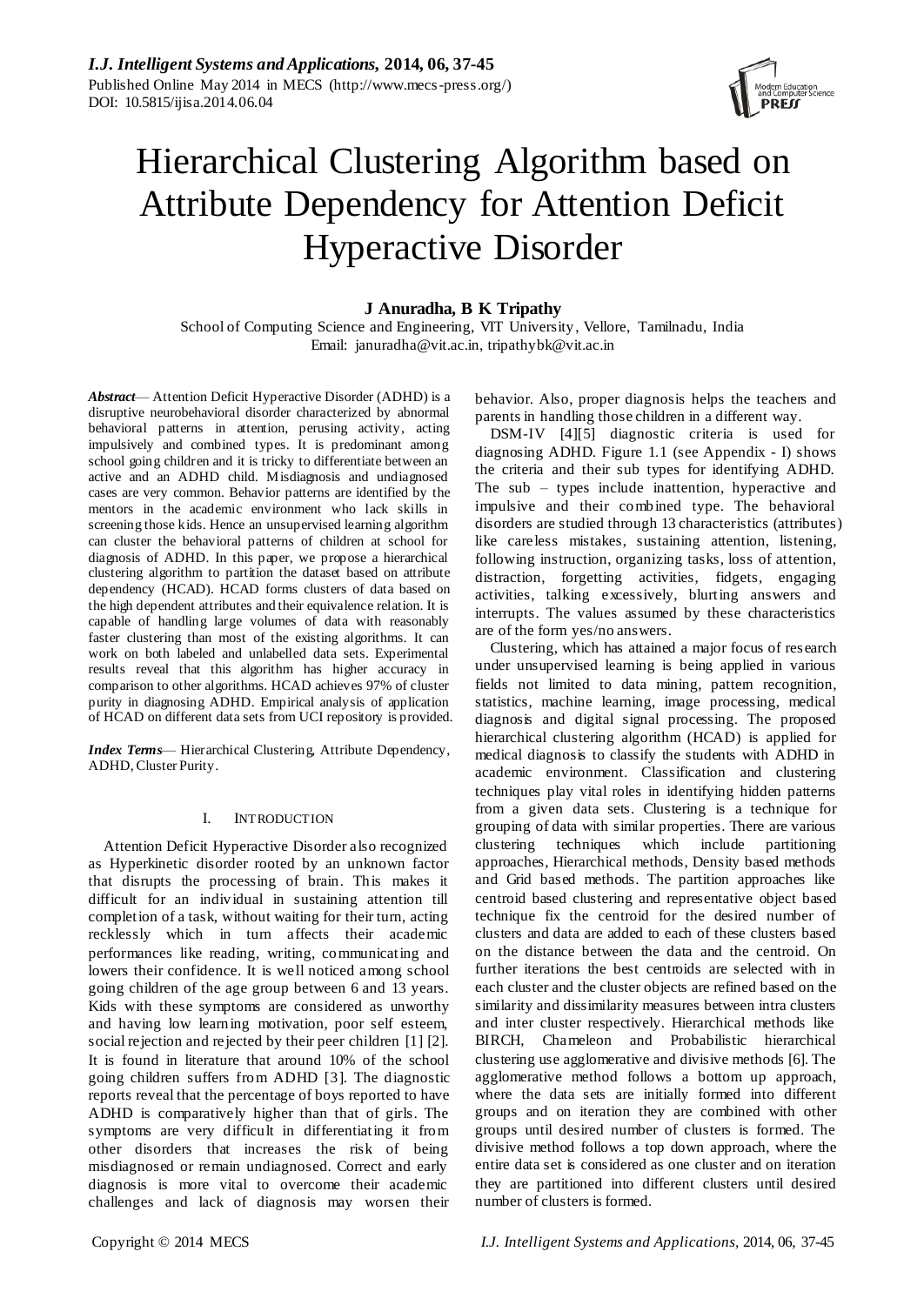Density based methods like Dbscan, Optics and Denclue [6] form the clusters based on dense relation between objects in the data space. The clusters formed by this approach are of arbitrary shapes. Grid -Based methods like Sting and Clique, partition the data space into grids or cells, independent of the distribution of input objects. Its processing time is independent of data objects but dependent on the number of grids. Each one of these techniques has its own merits and demerits based on the data sets and applications. In this paper we are going to discuss on key issues of Hierarchical clustering technique and we propose an algorithm called Hierarchical clustering algorithm based on attribute dependencies (HCAD) also, the superiority of HCAD over many existing algorithms in this direction. The organisation of the rest of the paper is as follows.

An elaborative literature review is presented in section 2, which provides the background of the work to be carried out in this paper. In section 3, we introduce the algorithm along with the formulae and concepts required for its understanding. In Section 4, we first make an analysis of the results of the application of HCAD on various well known data sets including the ADHD data set. Next, we make a comparative study of computational time, cluster purity and entropy between HCAD and other algorithms. In section 5 we provide the concluding remarks and some directions for further research.

#### II. RELATED WORK

Hierarchical clustering provides a clear understanding of the classified data pictorially through a dendogram. Single link algorithm is an agglomerative clustering that merges all the sub clusters closer to the larger cluster but has the drawback of leaving smaller sub clusters away from the larger cluster (called dispersion degree) [7]. It also has a disadvantage that the relatively larger subclusters tend to absorb the other sub-clusters during the merging process [8]. The clusters formed by this method (nearest neighborhood) achieve local proximity. The complete linking of the same type uses farthest neighborhood to merge the neighbor clusters. Though this technique overcomes dispersion degree, it finds difficulty in merging larger clusters but achieves global proximity [6].

UPGMA [9] overcomes the tradeoff between dispersion degree and global proximity by using group average scheme. Algorithms like Hybrid hierarchical clustering (BHHC) requires prior knowledge about the data for clustering. The parameters like cluster center and number of clusters influence the cluster partitioning [10]. The Block modeling hierarchical clustering algorithm (HCUBE) uses structural equivalence between a pair of objects to identify the similarity between them. It has been successfully applied in social networking to identify the distinct cluster of pages to achieve the similar pages in a cluster. Two pages X and Y are considered to be structurally equivalent if their connections to the network are identical [11]. These relations are represented in relation matrix and Dissimilarity matrix. The closeness and inter-connectivity between the objects are identified using Euclidean distance or density function with in each cluster and is measured through variance formula [12]. Ordinal consistency clustering algorithm preserves the strict partial ordering based on the dissimilarity measures for hierarchical partitioning, which fails when the data ordering changes. The divisive order invariant approach works effectively in presence of missing and noisy data but only provides binary split [8].

The Leaders – Sub leaders based hierarchical clustering algorithm uses representatives (leaders) and sub representatives (sub leaders) of the clustering [10] [13]. This sort of algorithms work in two stages like finding representatives and then partitioning the data based on conventional clustering algorithm and is computationally expensive. Other algorithms like PCTree have high space complexity as they store the details of patterns and their representations [14]. Most of correlation clustering algorithms compute the correlation between the objects and then use conventional clustering algorithms for partitioning and hence increase the time complexity [3]. Hierarchical Relationship between correlation clusters can be obtained by decomposing the data based on correlation in high dimensional space. Eigen values, PCA are used to select the centroid of the cluster and other objects belonging to the cluster [15]. ACCA (Average correlation clustering algorithm) works based on the basis of similarity of the data (gene) measured through average correlation are put into k clusters [16]. Since correlation between each pair of genes is computed the computational time is high as number of genes grows. The correlation clustering algorithms use correlation between any two data objects to find their similarity in the cluster and the partitions are formed based on high correlation between objects in the same cluster. As number of objects increases the complexity also increases, thus there are limitations on dimensions. Our proposed algorithm uses correlation between attributes rather than that between objects and therefore, can work on high dimensional data.

#### III. HIERARCHICAL CLUSTERING BASED ON ATTRIBUTE DEPENDENCY ALGORITHM

The proposed algorithm HCAD is a divisive hierarchical clustering algorithm. It performs decomposition of data objects based on the attribute dependencies. The attribute dependencies are measured by Spearman's rank Correlation. It measures the strength of relationship between the two attributes. The formula for finding correlation between a pair of attributes x and y is given in (3.1).

$$
r_s = 1 - \frac{6\sum D^2}{N^3 - N}
$$
 (3.1)

Where D is the difference between the ranks of each object and  $r_s$  is the rank correlation and N is the total number of objects. Correlation between every pair of attributes is calculated and represented in a matrix form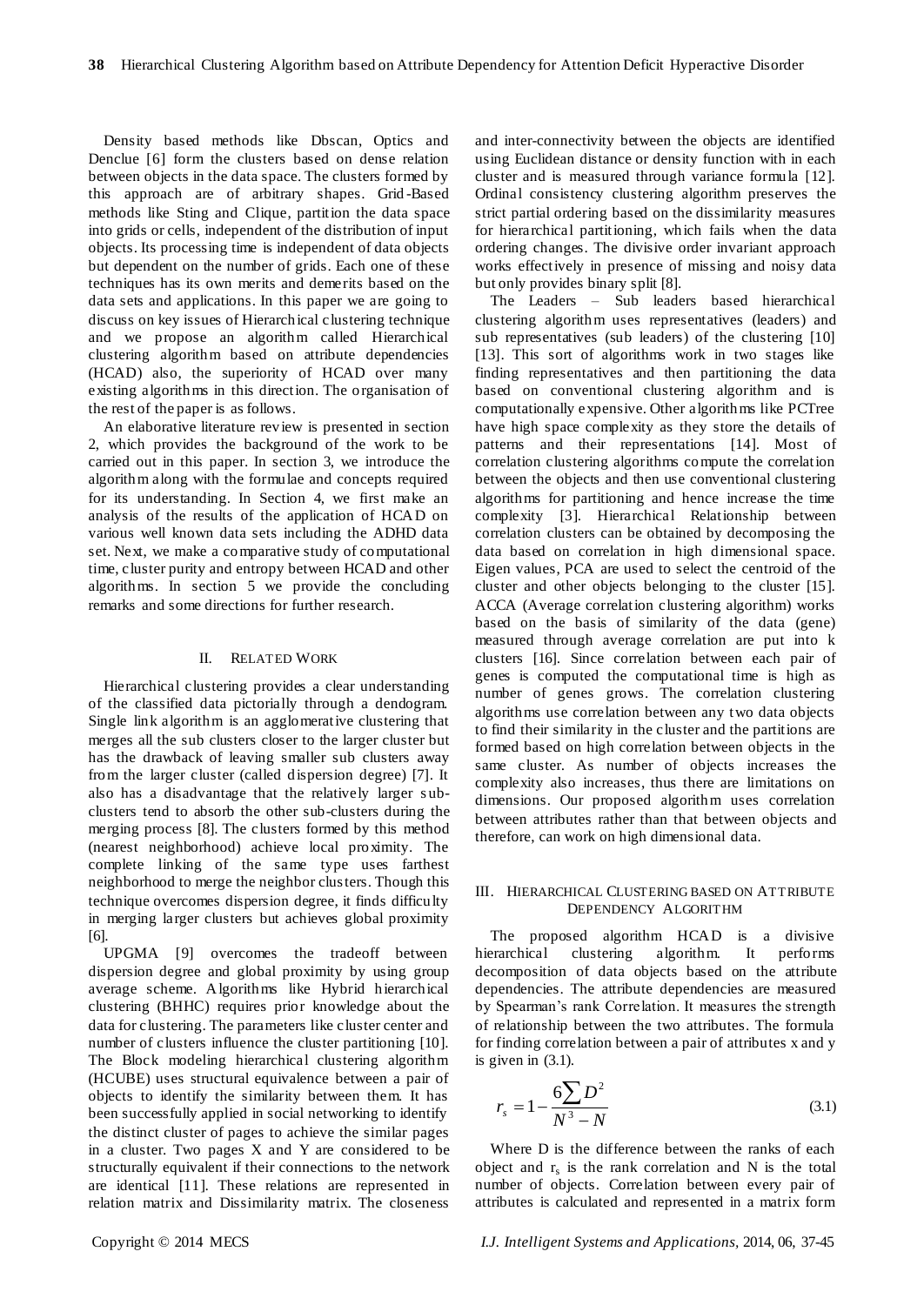(dependency matrix). From the dependency matrix, the attributes with the highest dependency value is considered for partition. The partition is performed by finding equivalence relation between the selected attributes (splitting attribute). The selected attributes are removed from the attribute list. This process is repeated until there is no more partitioning. The results are evaluated using entropy and purity and can be computed using  $(3.2)$  and  $(3.3)$  below.

$$
E(C) = -\sum_{i=1}^{m} p_i \log_2 p_i,
$$
 (3.2)

For m clusters  $p_i$  is the probability of the data point belonging to the  $i<sup>th</sup>$  cluster. Purity of the cluster is measured by using Normalized Mutual Information (NMI) by finding the entropy H(c) and the probability of the object belonging to a class  $c_i$  and fixed in the cluster  $\omega_i$  and is computed by (3.4)

$$
Purity(\upsilon, C) = \frac{I(\upsilon, C)}{[H(\upsilon) + H(\upsilon)]/2}
$$
\n(3.3)

$$
[H(U) + H(C)]/2
$$
  

$$
I(v, C) = \sum_{i} \sum_{j} P(\omega_i \cap c_j) \log \frac{p(\omega_i \cap c_j)}{p(\omega_i)p(c_j)}
$$
(3.4)

Where  $\nu = {\omega_1, \omega_2, ..., \omega_i}$  is set of clusters and C  $=\{c_1, c_2, ..., c_j\}$  is set of classes.

Cluster validity is also measure by chi – square, Rand Index (RI), Adjusted Rand Index (ARI) and Jaccard Index. Here, we have used RI, ARI and Jaccard measure to test the significance of the result.

#### 3.1 Definition of Equivalence Relation

A relation S on a set A is an equivalence relation if and only if it satisfies the properties of reflexive, Symmetric and transitive. Here equivalence relation for numeric data is calculated using Mahalanobis distance [17]. Mahalanobis distance for numerical and mixed data can be calculated using (3.1.1).

$$
D^2 = (X - M)^T C^{-1} (X - M)
$$
 (3.1.1)

where,

- D Mahalanobis distance
- X vector of data
- M vector of mean value of independent variables
- C inverse of covariance matrix

The equivalence relation for categorical data can be obtained by finding the objects whose values match with other tuples. The number of partitions (branches) depends on the equivalence relation. For example, in categorical data, if the splitting attribute  $a_i$  has the values {high, medium, low} and  $a_i$  has the value {yes, no} the number of partitions will then be 6 on the best case, by fining the set of tuples with the values in the set given below {(high, yes), (high, no), (medium, yes), (medium, no), (low, yes), (low, no)}. As decomposition is based on equivalence relation between two attributes, HCAD has higher probability of converging soon.

## *HCAD Algorithm (data set, no of attributes, no of tuples)*

**Input**: Data set, number of attributes in Attribute List and number of tuples

**Output:** k Partitions of the data set.

1. Find the correlation between every pair of attributes in the attribute list A and store it in dependency matrix D

$$
D[i,j] = correlation(a_i, a_j)
$$

- 2. Find the maximum value in dependency  $D[i,j]$ matrix and their attributes i.e,  $a_i$  and  $a_j$ .
- 3. Delete the attributes  $a_i$  and  $a_j$  from attributes list A.

$$
\{A - \{a_i, a_j\} \ \}
$$

4. Find the equivalence class using indiscernibility relation on splitting attributes  $a_i$  and  $a_j$  for k partition.

 $Partition_k = EquivalenceRelation(dataset, a_i, a_j)$ 

5. Repeat the above procedure from step 1 to 4 to all k partitions

## *HCAD (Partition, no of attributes, no of tuples in kth partition)*

**Stopping criterion**: repeat the procedure until there is no more attributes in the attribute list for splitting.

## **Example 3.1**

We take the diabetics data set from UCI repository and its subset of tuples for empirical analysis. It consists of 10 tuples with eight attributes and one decision attribute ―class‖.

The steps of analysis are:

- a. Obtain dependency Matrix using correlation coefficient.
- b. Select the best splitting attribute, based on the maximum dependency value for portioning and is obtained by using equivalence class which is obtained through Mahalanobis distance (3.1.1).
- c. Eliminate the splitting attribute from the attribute list

From the above table the attributes (preg, age) has maximum dependency of 0.8. Therefore the above said attributes are considered as splitting attributes. The next step is to find equivalence relation between the attributes preg, age on table 3.1.1 using Mahalanobis distance.

Based on the Mahalanobis distance partitioning is carried out. Here, 10 tuples are partitioned into three clusters based on the distance values (i.e) values **between 0 and 0.8** will be put into *cluster1*, **above 0.8 to 1.2** into *cluster 2* and **above 1.2** into *cluster3.* Hence, three clusters with tuples are Cluster  $1 = \{1, 4, 5, 7, 8\}$ , Cluster  $2 = \{2, 3, 6\}$  and Cluster  $3 = \{9, 10\}$ . All the tuples in Cluster1 has same class label *tested\_positive.* Similarly in tuples in cluster 3 has same class label *tested\_negative.*  Cluster 2 has different class labels and therefore need to be split into further partitions. The splitting attributes are removed from the attribute list.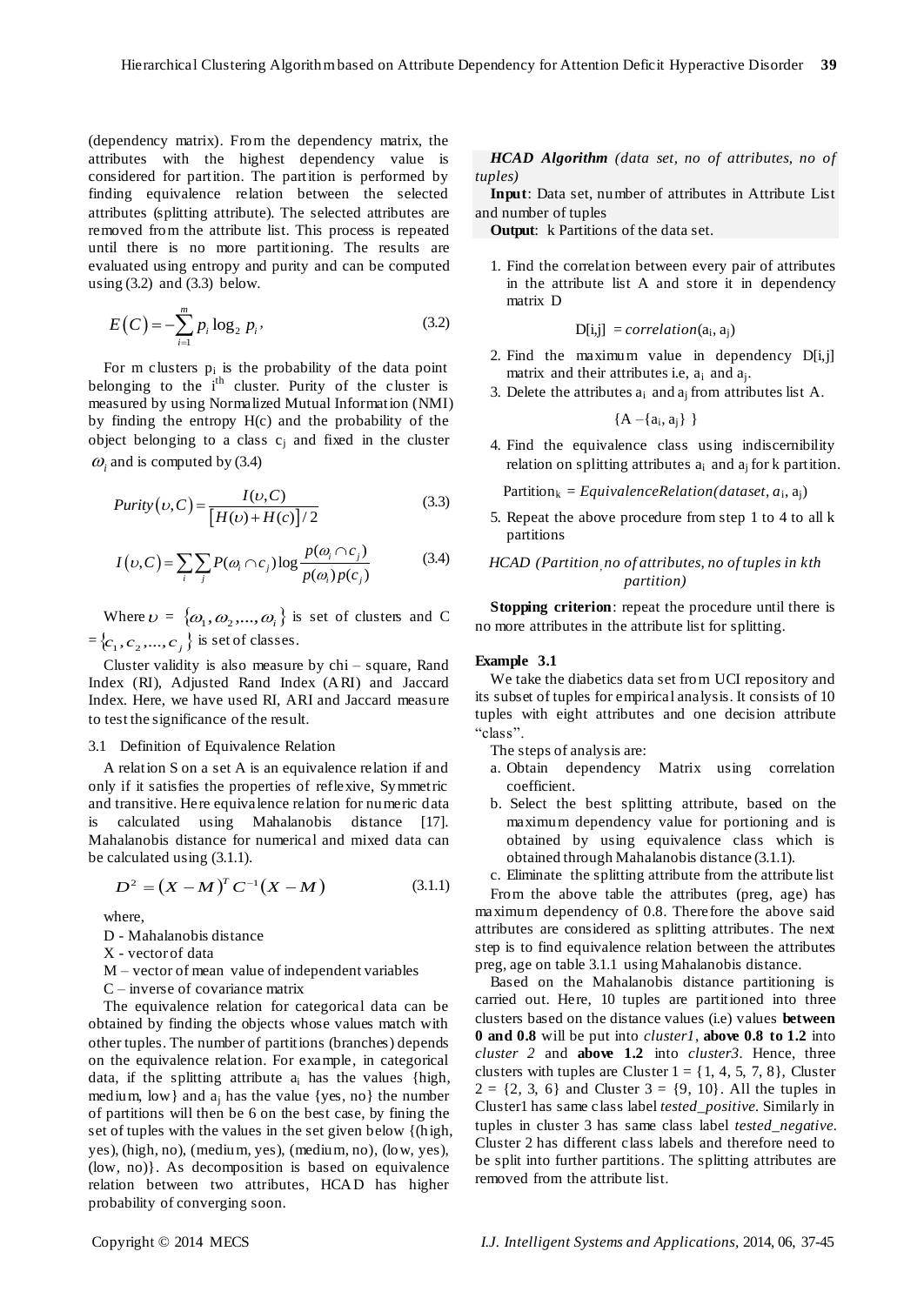Attribute List = {{preg, plas, pres, skin, insu, mass, pedi,  $\{ \text{age} \} - \{ \text{prog}, \text{age} \}$ 

Revised Attribute List  $=$  {plas, pres, skin, insu, mass, pedi}

| S.No           | preg | <b>Plas</b> | Pres | skin         | insu           | mass | pedi  | age | <b>Class</b> |
|----------------|------|-------------|------|--------------|----------------|------|-------|-----|--------------|
| 1              | 1    | 115         | 70   | 30           | 96             | 34.6 | 0.529 | 32  | pos          |
| $\overline{c}$ | 3    | 126         | 88   | 41           | 235            | 39.3 | 0.704 | 27  | neg          |
| 3              | 8    | 99          | 84   | $\mathbf{0}$ | $\Omega$       | 35.4 | 0.388 | 50  | neg          |
| $\overline{4}$ | 7    | 196         | 90   | $\mathbf{0}$ | $\overline{0}$ | 39.8 | 0.451 | 41  | pos          |
| 5              | 9    | 119         | 80   | 35           | $\Omega$       | 29   | 0.263 | 29  | pos          |
| 6              | 11   | 143         | 94   | 33           | 146            | 36.6 | 0.254 | 51  | pos          |
| 7              | 10   | 125         | 70   | 26           | 115            | 31.1 | 0.205 | 41  | pos          |
| 8              | 7    | 147         | 76   | $\mathbf{0}$ | $\Omega$       | 39.4 | 0.257 | 43  | pos          |
| 9              | 1    | 97          | 66   | 15           | 140            | 23.2 | 0.487 | 22  | neg          |
| 10             | 13   | 145         | 82   | 19           | 110            | 22.2 | 0.245 | 57  | neg          |

Table 3.1.1 diabetics data set

Pos – tested\_positive class

neg – tested\_negative class

| Table 3.1.2 Attribute Dependency Matrix |  |  |
|-----------------------------------------|--|--|
|-----------------------------------------|--|--|

|      | Plas   | Pres  | skin     | $\mathbf{r}$<br>insu | <b>Mass</b> | pedi     | Age       |
|------|--------|-------|----------|----------------------|-------------|----------|-----------|
| preg | 0.3526 | 0.441 | $-0.069$ | $-0.253$             | $-0.156$    | $-0.810$ | 0.8045    |
| plas |        | 0.539 | $-0.284$ | $-0.239$             | 0.4125      | $-0.147$ | 0.3670    |
| pres |        |       | 0.0440   | 0.0108               | 0.4944      | 0.0404   | 0.4566    |
| skil |        |       |          | 0.6769               | $-0.141$    | 0.1896   | $-0.3561$ |
| insu |        |       |          |                      | $-0.140$    | 0.4491   | $-0.2560$ |
| mass |        |       |          |                      |             | 0.2897   | 0.0448    |
| pedi |        |       |          |                      |             |          | $-0.602$  |

Table 3.1.3 Mahalanobis distance for splitting attributes

| S.No | preg | age | Maha.Distance |
|------|------|-----|---------------|
|      | 1    | 32  | 0.40165       |
| 2    | 3    | 27  | 1.14028       |
| 3    | 8    | 50  | 0.86292       |
| 4    | 7    | 41  | 0.02178       |
| 5    | 9    | 29  | 0.79961       |
| 6    | 11   | 51  | 1.03175       |
| 7    | 10   | 41  | 0.02178       |
| 8    | 7    | 43  | 0.10318       |
| 9    | 1    | 22  | 2.25577       |
| 10   | 13   | 57  | 2.36128       |

We repeat the procedure in step a, b and c on cluster 2 as follows.

Table 3.1.4 Cluster 2

| S.NO | Plas | pres | skin | insu | mass | Pedi  | <b>Class</b> |
|------|------|------|------|------|------|-------|--------------|
|      | 126  | 88   | 41   | 235  | 39.3 | 0.704 | neg          |
|      | 99   | 84   | 0    | 0    | 35.4 | 0.388 | neg          |
| 6    | 143  | 94   | 33   | 146  | 36.6 | 0.254 | pos          |

Table 3.1.5 Attribute dependency for cluster 2

|             | pres   | skin   | insu    | <b>Mass</b> | pedi      |
|-------------|--------|--------|---------|-------------|-----------|
| Plas        | 0.9700 | 0.8374 | 0.71260 | 0.4219      | $-0.163$  |
| Pres        |        | 0.6795 | 0.5208  | 0.1890      | $-0.3978$ |
| <b>Skin</b> |        |        | 0.9802  | 0.8488      | 0.4027    |
| Insu        |        |        |         | 0.9367      | 0.5760    |
| <b>Mass</b> |        |        |         |             | 0.8257    |

Table 3.1.6 Mahalanobis distance

| S.NO | skin | Insu | Mahab.dist |
|------|------|------|------------|
|      |      | 235  | 0.82859    |
|      |      |      | 1.14577    |
|      | 33   | 146  | 0.02564    |

The splitting attributes are (skin, insu) as it has the maximum dependency value as shown in table 3.1.5. The distance between the attributes are computed and partitioned into three clusters based on the range mentioned earlier. Cluster 1 (between 0 and 0.8) has one tuple {6} whose class label is *tested\_positive* and cluster 2 (above 0.8 and below 1.2) has tuples {2, 3} with same class label *tested\_negative.* Cluster 3 (above 1.2) has no

Copyright © 2014 MECS *I.J. Intelligent Systems and Applications,* 2014, 06, 37-45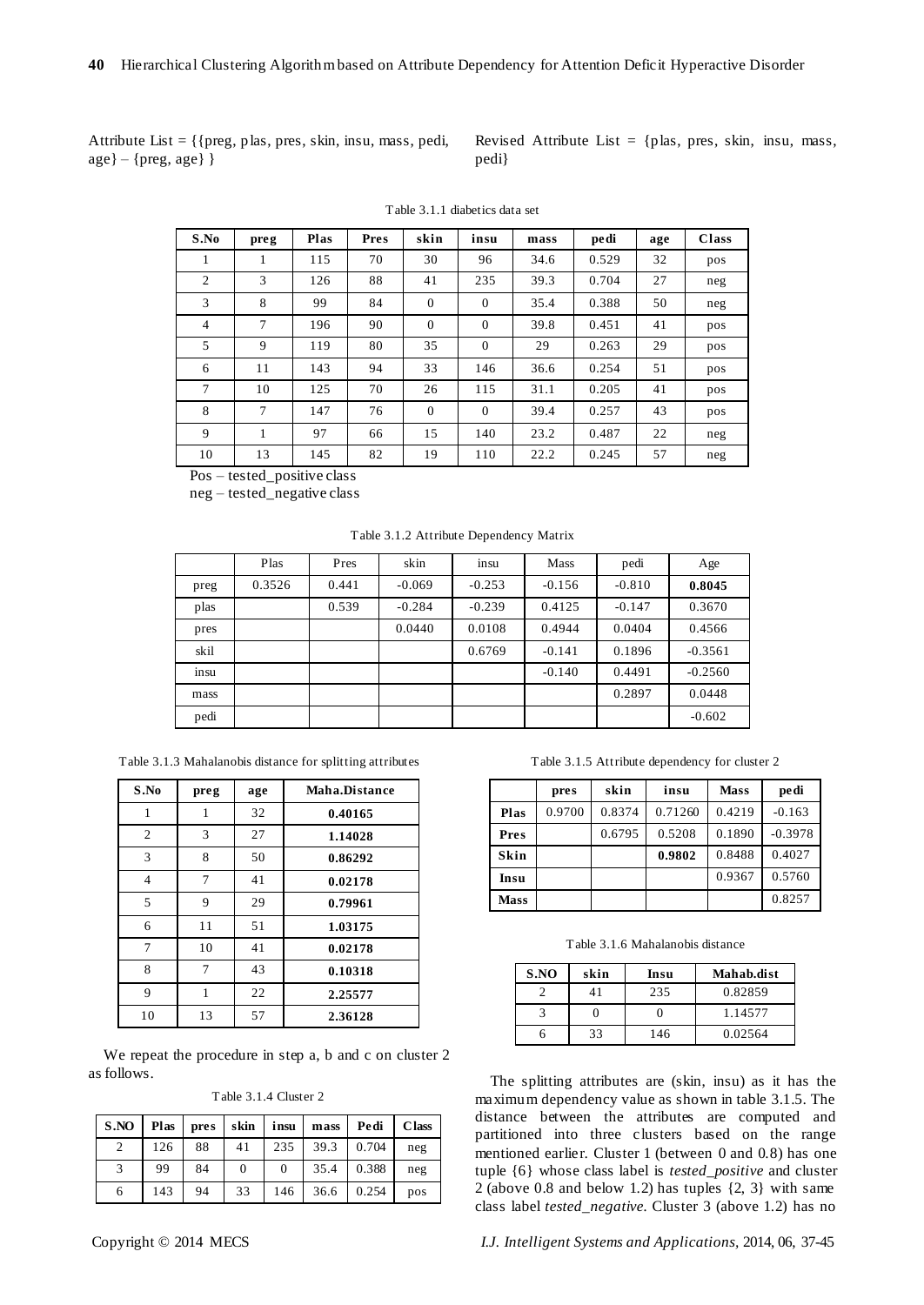tuples. The clustering is completed in two steps for 10 tuples.

Unlike other clustering algorithms HCAD does not require any prior knowledge on the number of clusters, min and max values in clusters, centroids etc., and therefore not prone to errors that are based on wrong choice of parameters. It can be applied to large volume of data sets of size in Tera bytes, since only two attributes need to be kept in memory for computation. This algorithm is quiet suitable for incremental data sets. Once the dendogram is formed, rules can be generated. It uses divide and conquer technique and hence can be implemented by parallel processing algorithms.

## IV. IMPLEMENTATION AND RESULTS

The experimental results of HCAD are highly satisfactory with good computational response and cluster accuracy. We have tested and compared our algorithm with other clustering algorithms by taking various data sets of different dimensions. HCAD outperforms other clustering techniques. It is applied to a real world data set on ADHD and the details of data set are given in section 4.1. For comparative study, the zoo, soy bean (small) and

diabetes data sets from UCI repository are used. The results and implications are discussed in the section 4.2.

#### *4.1 ADHD Data Collection*

A data set of size 150 records is collected from various schools in Vellore district of TamilNadu state of INDIA. The data include the children of age between 6 and 13 studying in classes from grade II to grade VII. Out of these data, 100 records are chosen for training and 50 records for testing. The data are of categorical type representing whether a child is having the characteristics of ADHD or not and are indicated by the values yes and no on all 13 attributes.

#### *4.2 Results and Discussions*

Age Name

HCAD performs decomposition based on the dependencies of attributes. Correlation between each pair of attributes in the attribute list is computed and stored in a dependency matrix (D). Since the dependencies between any two attributes are symmetric we present the elements in the dependency matrix which are below the main diagonal only to avoid repetitions. The dependency matrix of size  $(n \times n)/2$  is given in the figure 4.2.1 where n is the number of attributes in the attribute list.

> List of Attributes (with Nominal values (yes, no))

C - Careless Mistakes S - Sustaining attention

I-Follows instruction O - Organizing tas ks A - Loses attention D - Distraction X - Forgets activities

E - Engaging activities T - Talks excessively B - blurts answers R - Interrupts

L - Listening

F - Fidgets

|   | с           |                                               |  |       |                        | S L I O A D X F                   |          | B |           | T B R |  |
|---|-------------|-----------------------------------------------|--|-------|------------------------|-----------------------------------|----------|---|-----------|-------|--|
| С |             |                                               |  |       |                        |                                   |          |   |           |       |  |
|   | 5 O.Z       |                                               |  |       |                        |                                   |          |   |           |       |  |
|   | L 0.5 0.6   |                                               |  |       |                        |                                   |          |   |           |       |  |
|   | <i>I</i> 04 | 02 03                                         |  |       |                        |                                   |          |   |           |       |  |
|   | O 0.1       | 009 04 01                                     |  |       |                        |                                   |          |   |           |       |  |
|   | A 0.1       | 0.11 0.9                                      |  | 1 0.4 |                        |                                   |          |   |           |       |  |
|   |             | <i>D</i> 03 08 0.4 02 0 <i>5</i> 08           |  |       |                        |                                   |          |   |           |       |  |
|   |             | 27 08 0.5 0.6 0.3 0.6 0.9 0.1                 |  |       |                        |                                   |          |   |           |       |  |
|   | F 09        | $\mathbf{1}$                                  |  |       | 0.4 0.5 0.4 03 0.4 0.3 |                                   |          |   |           |       |  |
|   |             | # 0.01 0.5 0.5 0.6 0.8 0.2 0.4                |  |       |                        | - 01                              | -06      |   |           |       |  |
|   |             | 7 0.5 0.8 0.4 01 0.3 0.2 0.6 0.4              |  |       |                        |                                   | 003 02   |   |           |       |  |
|   |             | <i>B</i> 0.1 03 0 <i>6</i> 03 0.4 0.6 0.6 0.7 |  |       |                        |                                   | 02 08 05 |   |           |       |  |
|   |             |                                               |  |       |                        | 2014 02 08 09 0.7 0.7 0.6 0.05 03 |          |   | 0.1 03 02 |       |  |

Fig. 4.2.1 Dependency Matrix and Attribute List

The maximum dependency value in the matrix is 1 and it is between the attributes  $(A, I)$  and  $(F, S)$ . Either of these can be considered as splitting attribute. The partition is made on the data set based on the equivalence relation between Loses attention and Follows instruction (A, I). The pair of splitting attribute (A, I) has only two values {yes, no}, therefore we get four partitions {(yes, yes), (yes, no),(no, yes),(no, no)}. The attributes A and I are removed from the attribute list. This procedure is repeated for each of these four partitions until the attribute list is empty or no more correlation exists between the attributes. The partition tree obtained by the algorithm on ADHD data set is shown in figure 4.2.2. The result obtained through our algorithm on various data sets is given in table 4.2.1 (see Appendix - I).



Fig. 4.2.2 Hierarchical Cluster formed by HCAD on ADHD data set

Our algorithm gives the best results on applying to various data sets. It gives 100% purity on Zoo and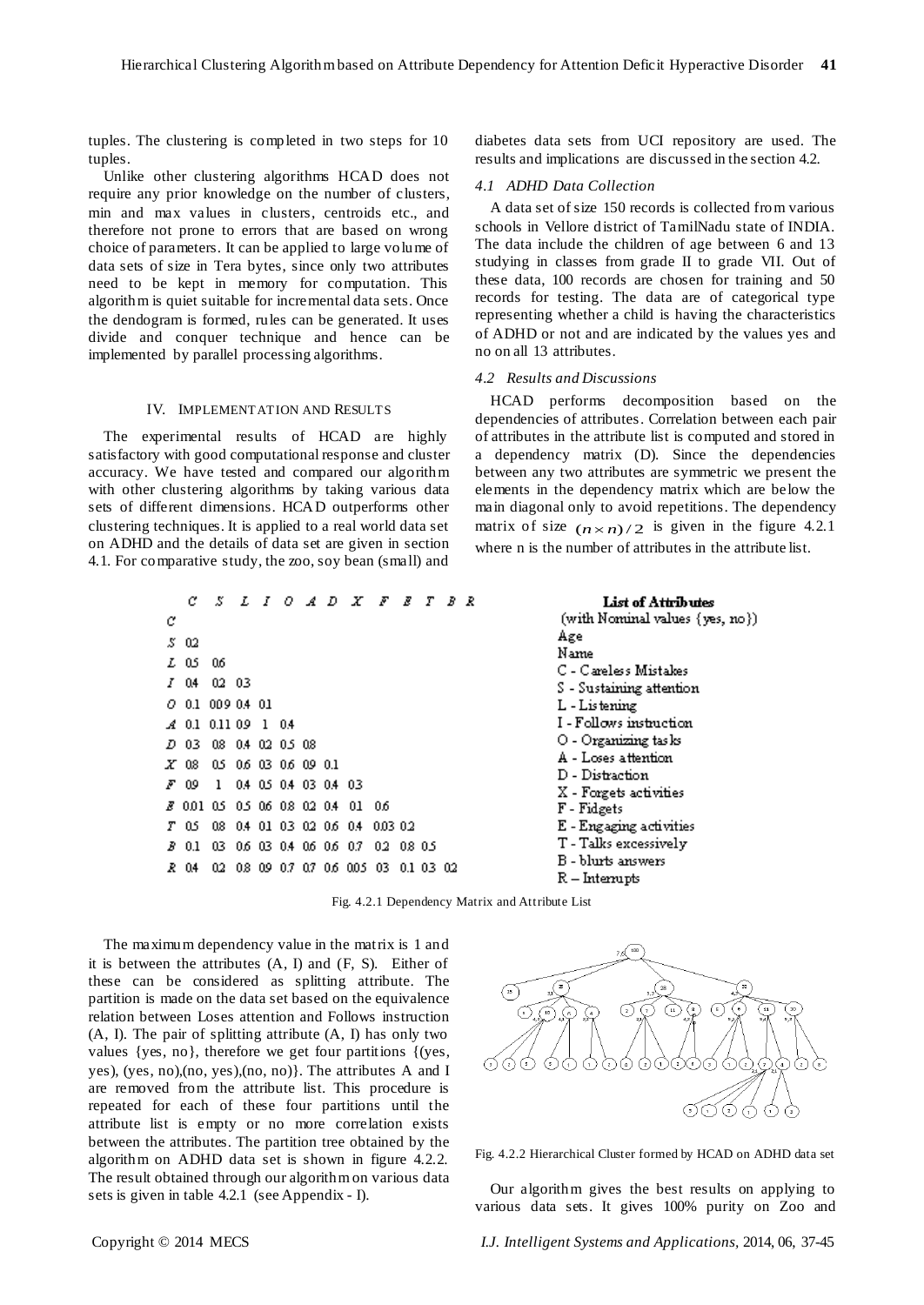soybean (small) dataset, 97% purity on ADHD dataset, 98% purity on diabetes data set and with the maximum computational time of 0.2 seconds on zoo data set. A comparative study on performance analysis was carried out with respect to various clustering algorithms. The experimental results on ADHD data set are tabulated in 4.2.2. HCAD outperforms other clustering algorithms on all the above mentioned data sets. However, the response time is comparatively slightly higher but still much less than EM algorithm. We have used two measures, entropy and purity for evaluating the cluster validity. Figure 4.2.3 gives the comparative study on entropy and purity against algorithms like K means, Hierarchical clustering using single link, make density, filtered clustering, farthest clustering and Expected Maximization (EM) algorithms on ADHD data sets.

Table 4.2.2 Performance Analysis of clustering algorithms on ADHD Data set

| Algorithms              | Time                 | Entropy | Purity |
|-------------------------|----------------------|---------|--------|
| <b>HCAD</b>             | $0.172$ sec          | 0.04    | 0.97   |
| K means                 | $0.03 \text{ sec}$   | 0.99    | 0.54   |
| Hierarchical clustering | $0.08$ sec           | 0.99    | 0.55   |
| Make Density            | $0.03 \text{ sec}$   | 0.69    | 0.66   |
| Filtered clustering     | $0.05$ sec           | 0.98    | 0.54   |
| <b>Farthest first</b>   | $0.0001 \text{ sec}$ | 0.67    | 0.76   |
| EM                      | 5.05                 | 0.65    | 0.71   |



Fig. 4.2.3 Cluster analysis of various algorithms on ADHD data set.

The table 4.2.2 reveals that the existing algorithms have higher entropy than HCAD and the cluster validity of HCAD is superior to other algorithms with a value of 0.97. The computation time and purity are always a tradeoff. Any algorithm should compromise one to get the other. Computational time of HCAD is slightly higher than other algorithms but much lower than EM.

Different dimensional data set summarized in table 4.2.1 (see Appendix - I) is considered for performance analysis. The results obtained for entropy and purity are tabulated in 4.2.3 (see Appendix - I). These results reveal that HCAD performs on higher dimension data also with better cluster purity. HCAD has been applied to 1473 instance on CMC data set and Libra -movement data set with 90 attributes and has 15 class labels. HCAD could

produce fine partitions on any data set but has to compromise on computational time.

The cluster validity is measured by various indices like RI, ARI, Jaccard and Chi-square test. Here, we present the comparative analysis of HCAD with other algorithms on these indices and shown as a graph in the figure 4.2.4, 4.2.5 and 4.2.6. Rand Index value is influenced by the number of clusters and ARI index overcomes the pitfall. This index takes the value from 0 to 1. Higher index value indicates better formation of clusters and lower values indicate poor clustering.



Fig. 4.2.4 Comparison of cluster validity using Rand Index

EM algorithm performs reasonably well with accuracy above 70%, but the computational time is much higher compared to other algorithms. The algorithms like Kmeans, Hierarchical clustering, filtered and farthest first clustering executes in a few milliseconds but, the clustering accuracy is very low. HCAD has the RI value above 0.6 irrespective of data dimensions. Similarly, EM algorithm is consistent in clustering and its RI value is nearly 0.6. Adjusted Rand Index in figure 4.2.5 shows that HCAD clusters are superior to that of other algorithms on all data sets. All the above seven algorithms perform well on zoo data set having better purity compared to other data sets.



Fig. 4.2.5 Comparison of cluster validity using Adjusted Rand Index

Jaccard coefficient gives the asymmetric binary similarity between objects and is very popular in literature for finding the cluster validity. Here, the validity of the partitions formed by the algorithms is measured using this coefficient and represented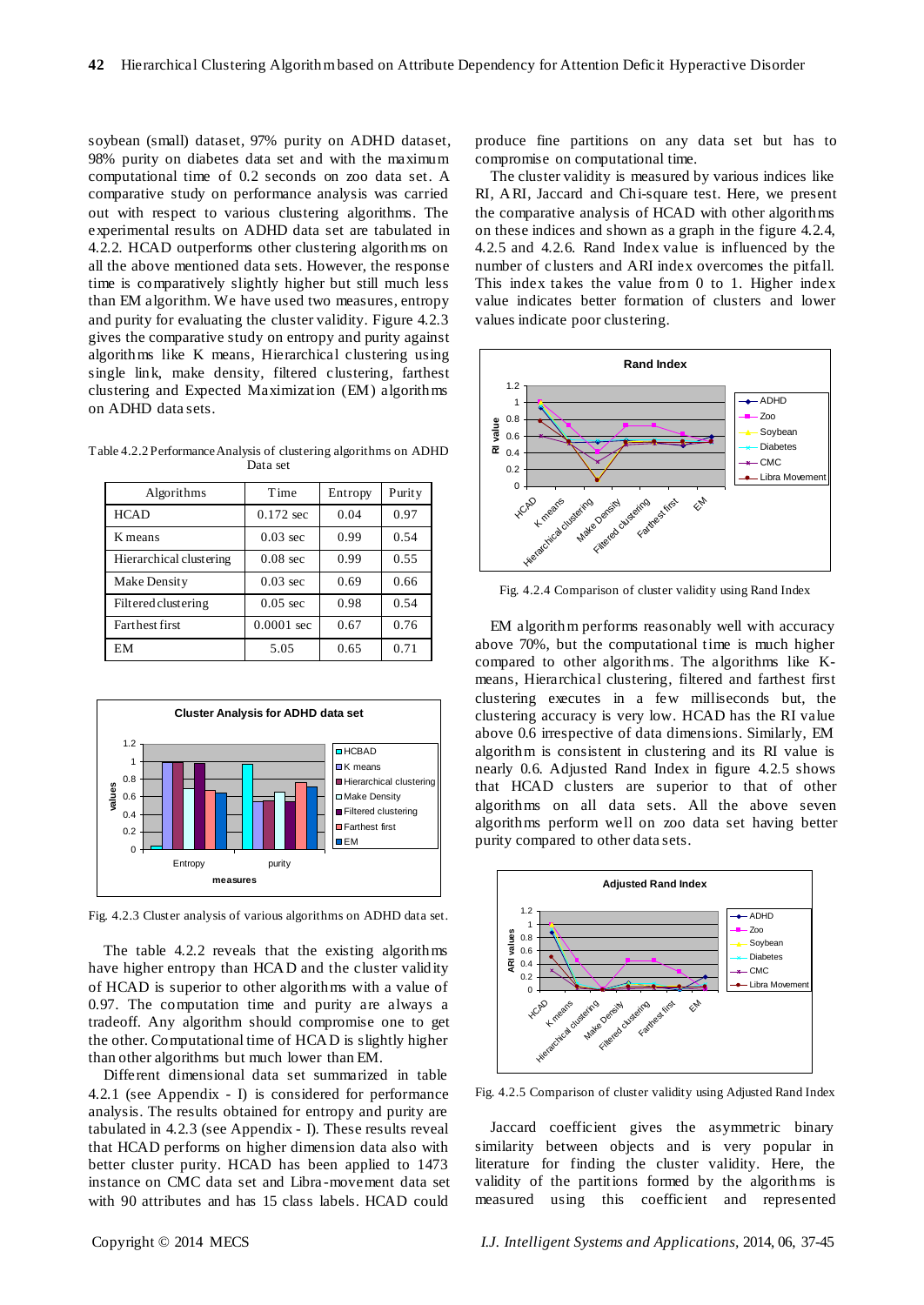graphically in figure 4.2.6. The graph clearly states that HCAD and EM perform good clustering as their coefficient values are high.



Fig. 4.2.6 Comparison of cluster validly using Jaccard

The comparison graphs and the tabulated results clearly show that HCAD out performs other algorithms. On zoo data set, HCAD is the only algorithm that gives a purity value of 1 where as other algorithms have lesser purity value as low as 0.40. EM gives the purity 1 on soy bean data set which is equal to HCAD. But, its computational time is much higher than HCAD and is above 5 seconds, where our algorithm could get executed in 0.074 seconds. Entropy analysis reveals that, HCAD has least entropy for ADHD and has no entropy for Zoo and Soy bean data sets. On diabetes data set HCAD gives highest purity of 0.98 where as EM purity is close by 0.85. On Libra movement data set of 90 attributes with 15 labels and CMC dataset of 1473 instances, HCAD could produce the better purity of 0.84 and 0.76 respectively. Once a partition tree is formed by splitting attributes, classification rules can be generated from the hierarchical tree cluster and hence can be applied to new instances for ADHD diagnosis. These rules can be used by the teachers to get conclusions on the level of ADHD in their students.

### V. CONCLUSION AND FUTURE WORK

In this paper, we proposed a new algorithm (HCAD), for which the experimental results based on attribute dependency outperforms the other algorithms. To the best of our knowledge, this is the first clustering algorithm which applied for ADHD decision making. The results are satisfactory and can be applied by teachers as the screening test to identify the nature of the students in their classes. The HCAD algorithm provides better response time and computation results compared to other clustering techniques like centroid method and Density methods. The dendogram tree levels formed by this method are small and therefore produce quick results. This algorithm has no constraint on cluster sizes so that it creates clusters of arbitrary sizes. It does not require any predetermined values like centroid, number of clusters etc. Incorrect choice of these parameters may lead to poor cluster accuracy. As HCAD does not require any such parameters the risk of getting incorrect decision is avoided. This algorithm can be further extended to handle

data sets with multiple decision classes, similar to ADHD dataset and Learning Disability (LD) dataset, where each category of ADHD and LD influences the other types.

#### **REFERENCES**

- [1] Poushaneh K, Bonab B.G. and Namin F.H., Effect of training impulse control on increase attention of children with attention-deficit/hyperactivity disorder, Ptocedia Social and Behavioral Science, vol. 5, 2010, pp 983 - 987.
- [2] Tan T.S, Cheung W.S, Effects of computer collaborative group work on peer acceptance of a junior pupil with Attention Deficit Hyperactive Disorder, Computer and Education, 2008, vol.50, pp 725 – 741.
- [3] Seal S, Komarina S and Aluru S, An optimal hierarchical clustering algorithm for gene expression data, Information Processing Letters, vol. 93, 2005, pp 143-147.
- [4] Grub, M. and Laryn, L.: Behavioral Characteristics of DSM-IV ADHD subtypes in a school – Based population, Journal of abnormal child Psychology, vol. 25, No. 2, 1997, pp 103 – 111.
- [5] Lopez V, Lopez-Alderon J, Ortega R, Kreither R, Carrasco X, Rothhammer P, Rothhammer F, Rosas R and Aboitiz F,<br>Attention-deficit hyperactive disorder involves Attention-deficit hyperactive disorder involves differerential cortical processing in a visual spatial attention paradigm, Clinical Neurophysiology, vol. 117, 2006, pp 2540 - 2548.
- [6] Han J., Kamber, M. and Pei J: Data Mining: Concepts and Techniques, 3<sup>rd</sup> Edition, Morgan Kaufmann Publishers, 2012.
- [7] Yu L, Gao L, Li K, Zhao Y and Chiu D.K.Y, A degreedistribution based hierarchical agglomerative clustering algorithm for protein complexes identification, Computational Biology and Chemistry, vol. 35, 2011, pp 298 - 307.
- [8] Lee John W.T, Yeung D.S, Tasng E.C.C: Hierarchical clustering based on ordinal consistency, Pattern Recognition, vol. 38, 2005, pp 1913-1925.
- [9] Wu J, Xiong H and Chen J, Towards understanding hierarchical clustering: A data distribution perspective, Neuro Computing, vol. 72, 2009, pp 2319 - 2330.
- [10] Vijaya P.A, Narasimha Murty and Subramanian, Leaders-Subleaders: An efficient hierarchical clustering algorithm for large data sets, Pattern Recognition Letters, vol. 25, 2004, pp 505-513.
- [11] Qiao S, Li Q, Li H, Peng J and Chen H, A new block modeling based hierarchical clustering algorithm for web social networks, Engineering Applications of Artificial Intelligence, vol. 25, 2012, pp 640 - 647.
- [12] Tu Q, Lu J.F, Yuan B, Tang J.B and Yang J.Y, Density based Hierarchical Clustering for streaming data, Pattern Recognition Letters, vol. 33, 2012, pp 641 - 645.
- [13] Vijaya P.A, Narasimha Murty and Subramanian D.K, Efficient bottom-up hybrid hierarchical clustering techniques for protein sequence classification, Pattern Recognition, vol. 39, 2006, pp 2344 - 2355.
- [14] Ananthanarayana V.S., Narasimha Murty and M., Subramanian, D.K.: Efficient clustering of large data sets, Pattern Recognition, vol.34, 2001, pp 2561-2563.
- [15] Zimek A, Thesis on Correlation clustering, University of Munchen, 2008.
- [16] Bhattacharya A and De, Rajat K.: Average correlation clustering algorithm (ACCA) for grouping co-regulated genes with similar pattern of variation in their expression values, Journal of Biomedical Informatics, vol.43, 2010, pp560-568.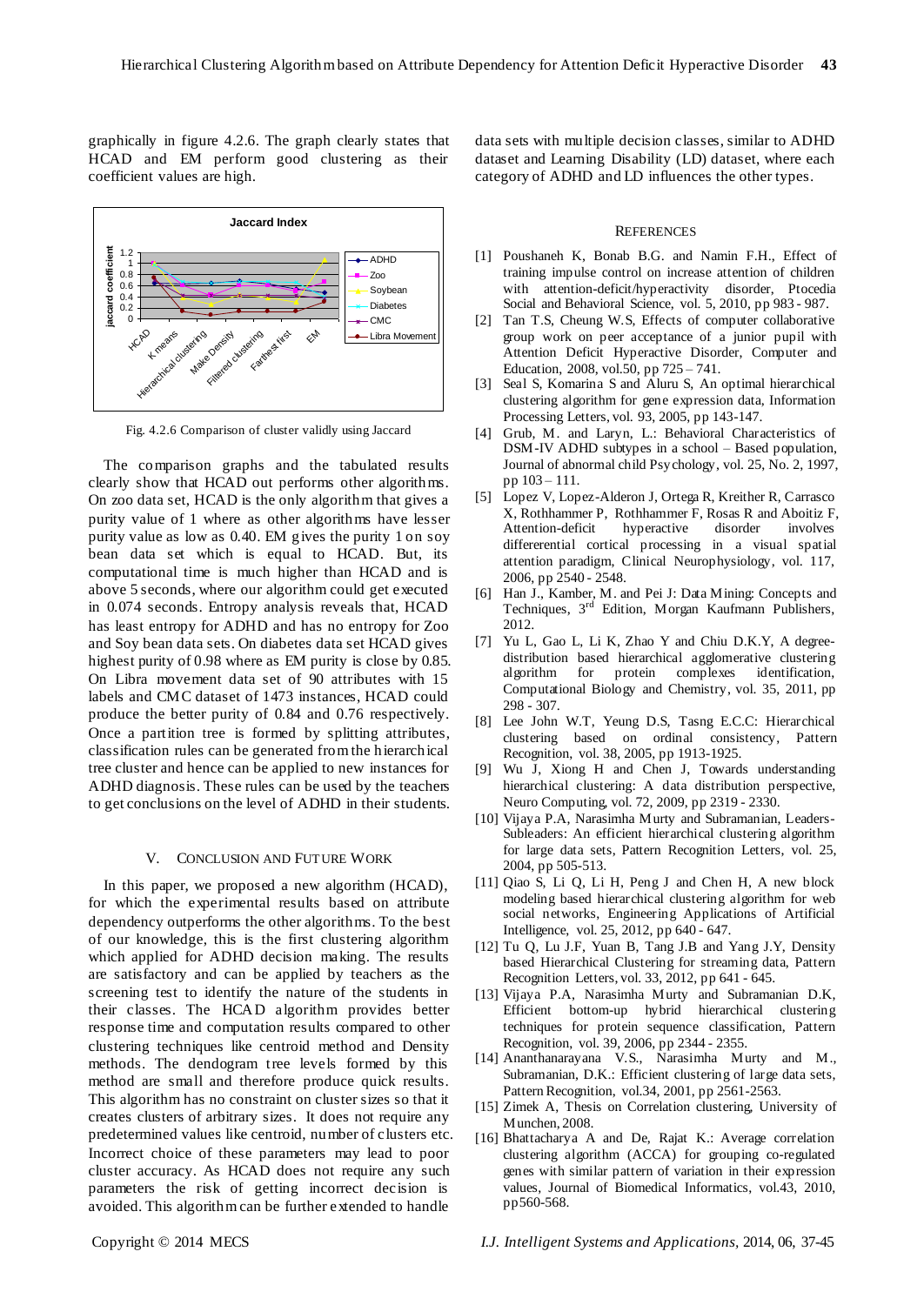[17] Shji Hirano, Tsumoto S, Okuzari T, Hata Y, Clustering based on Rough set and Applications to knowledge Discovery in Medical Diagnosis, MEDINFO, 2001, pp 206-210.

# APPENDIX

### A. Either lor 2

(1) six(or more) of the following symptoms of inattention have persisted for at least 6 months to a degree that is maladaptive and inconsistent with developmental level:

Inattention:

a) Often fails to give close attention to details or makes careless mistakes in schoolwork, work or other activities.

b) Often has difficulty sustaining attention in tasks or play activities.

c) Often does not seem to listen when spoken to directly.

d) Often does not follow instructions and fails to finish schoolwork, chores or duties in the workplace(not due to oppositional behavior or failure to understand instructions).

e) Often has difficulty organizing tasks and activities.

f) Often avoids, dislikes or is reluctant to ergage in tasks that require sustained mental effort(such as schoolwork or homework)

g) Often loses things necess ary for tasks or activities (eg. toys, school assignments, pencils, books or tools)

h) Is often easily distracted by extraneous stimuli). i) Is often forgetful in daily activities.

(2) Six (or more) of the following symptoms of hyperactivity-impulsivity have persisted for at least 6 months to a degree that is maladaptive and inconsistent with developmental level:

Hyperactivity.

a). Often fidgets with hands or feet or squirms in seat.

b). Often leaves seat in classroom or in other situations in which remaining seated is expected.

c). Often runs or climbs excessively in situations in which it is inappropriate (in adolescents or adults, maybe limited to subjective feelings of restlessness).

d) Is often "on the go" or often acts as if "driven by a motor".

f).Often talks excessively.

Impulsivity

g). Often blurts answers before questions have been completed.

h).Often has difficulty awaiting turns.

i) Often interrupts or intrudes on others (e.g. butts into conversations or games).

B. Some hyperactive-impulsive or inattentive symptoms that caused impairment were present before 7 years of age.

C. Some impairment from the symptoms is present in 2 or more settings (eg. at school [or work] or at home).

D. There must be clear evidence of clinically significant impairment in social, academic or occupational functioning. E. The symptoms do not occur exclusively during the course of a pervasive development disorder, schizophrenia or other psychotic disorder and are not better accounted for by another mental disorder (eg. mood disorder, anxiety disorder, dissociative disorder or personality disorder).

Fig. 1.1 DSM-IV diagnostic criteria for ADHD

| Data Set       | <b>Instance</b> | <b>Attributes</b> | <b>Values</b> | Level          | Time               | Accuracy |
|----------------|-----------------|-------------------|---------------|----------------|--------------------|----------|
| <b>ADHD</b>    | 101             | 13                | Bivariate     | 4              | $172$ ms           | 97%      |
| Zoo            | 101             | 15                | Multivariate  | 4              | $218$ ms           | 100%     |
| Soy bean small | 47              | 36                | multivariate  | 3              | 074ms              | 100%     |
| Pima Diabetes  | 768             | 9                 | multivariate  | 3              | 085ms              | 98%      |
| Cancer         | 700             | 9                 | multivariate  | 3              | 094ms              | 99%      |
| <b>CMC</b>     | 1474            | 9                 | multivariate  | $\overline{4}$ | 1500 <sub>ms</sub> | 80%      |
| Libra movement | 361             | 90                | multivariate  | 4              | 1560ms             | 84%      |

Table 4.2.1 Result Analysis of HCAD